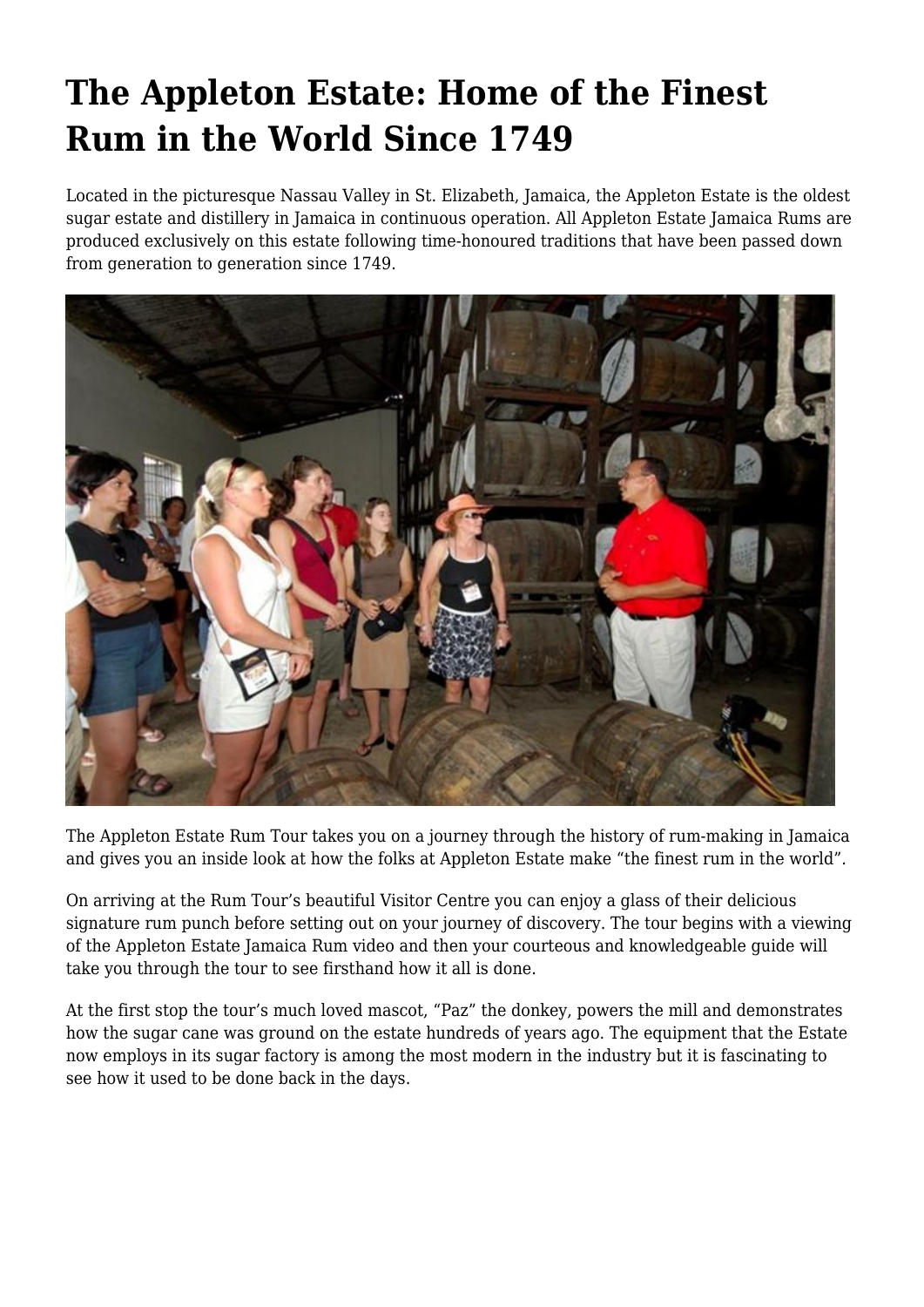

After the visit with Paz your tour guide will take you through the beautiful and lush gardens where you will have a chance to view numerous artifacts that tell the story of the evolution of rum making in Jamaica. Among the artifacts are a set of three "coppers" which were used in tandem to boil and convert the sugar cane juice into sugar back in 1700's.

The next stop is the distillery where you have a chance to view the Estate's huge copper pot stills. These pot stills are unique to the Appleton Estate and the rums that are made on these stills impart to Appleton Estate Jamaica Rum their distinctive character and are at the heart of every drink of Appleton Estate Rum that is enjoyed around the world today.

You will then have the chance to visit one of Appleton Estate's warehouses where the rum rests in oak barrels until it ages to maturity. The Company has over 250,000 barrels of rum ageing in warehouses across Jamaica.

After visiting the ageing warehouse, you will have a chance to grind some sugar cane and taste the sweet sugar cane juice as well as taste wet sugar which is sugar cane juice that is boiled to the point where the sugar in the mixture begins to crystallize and you have a combination of sugar and molasses together.

After the tour you can sample Appleton Estate Jamaica Rums and enjoy a cocktail in the well stocked bar and if you book ahead of time, you can also enjoy a delicious Jamaican home cooked meal.